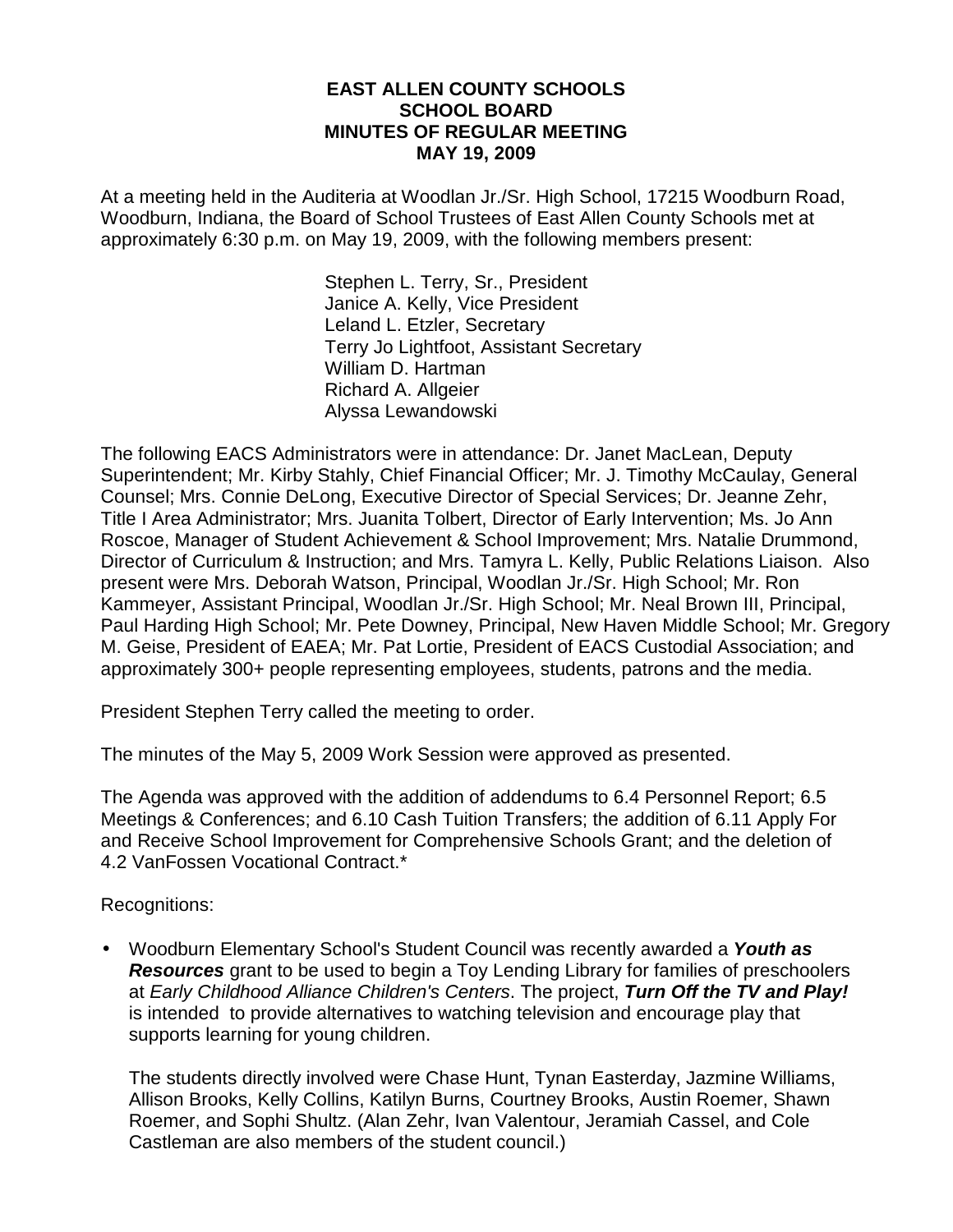- Leo Elementary School's Student Council held a "Hat Day" to collect money for the "Heart to Heart" Program sponsored by the Allen County Commissioners Office. This program purchases phone cards for soldiers who have been deployed. In April, the Allen County Commissioners - Bill Brown, Linda Bloom and Nelson Peters were on hand, along with the Leo Elementary School Student Council and Teacher/advisor Mrs Jennifer Hale, to present the phone cards to representatives from the 122<sup>nd</sup> National Guard Fighter Wing.
- Leo Elementary School  $6<sup>th</sup>$  grader Hannah Zimmerman was recently named as the Indiana State Winner in a National Handwriting Contest sponsored by Zaner-Bloser Educational Publishers. This event recognizes state and national winners in a contest that evaluates handwriting legibility. This year, more than 200,000 students participated in the contest nationwide. As state winner, Hannah Zimmerman and her teacher Mr. Eric Reynolds receive engraved wood pens, a special award certificate, and a \$50 gift certificate for Zaner-Bloser materials.

In addition, four Leo Elementary School students received "Honorable Mention" in the "Design An Ad" contest: Alyssa Tokas, Samantha Fields, Allison Gatchell, and Madison Bell. Their ads were recently published in the Fort Wayne Newspaper.

• The following EACS Administrators have each been named by INK Newspaper as one of Fort Wayne's "50 Most Influential Women" in the community:

> Deborah Wright Watson, Principal, Woodlan Jr./Sr. High School Thelma Green, Principal, Prince Chapman Academy Tamyra Kelly, Public Relations Liaison

• Hosted by IPFW, the inaugural Sci-TEC Youth Showcase was held in April. This was a community celebration highlighting innovative and exceptional STEM (science, technology, engineering, and math) formal and informal educational projects in Allen County. Honor Roll winners included:

## **Highland Terrace Elementary School**

Project: Historical Quest Poster Displays Teacher: Rebecca Kline Students: Jessie Biggs, Grace Bohde, Hannah Ferguson, Brittany Greubel, Bailey Hunter, Aaylah Kopke, Teya Martinez, Jack Pachuta, Jackson Parrish, Amy Rowland, Amara Scheitlin, Britannie Wilson

## **Hoagland Elementary School**

Project: Things You Can't See Teacher: Rich Cook Students: Landrie Jones, Jamie Slaughterbeck

#### **Leo Elementary School**

Project: K'Nex: Kids Navigating Extraordinary eXpectations Teachers: Danielle Newman and Eric Reynolds Students: Nick Barrow, Chloe Buchanan, Chance Dolsen, Adam Freeby, Sydney Heidenreich, Tori Hoag, Leah Hoff, Emma Hoffman, Chantelle Huebner, Maddy Kanka,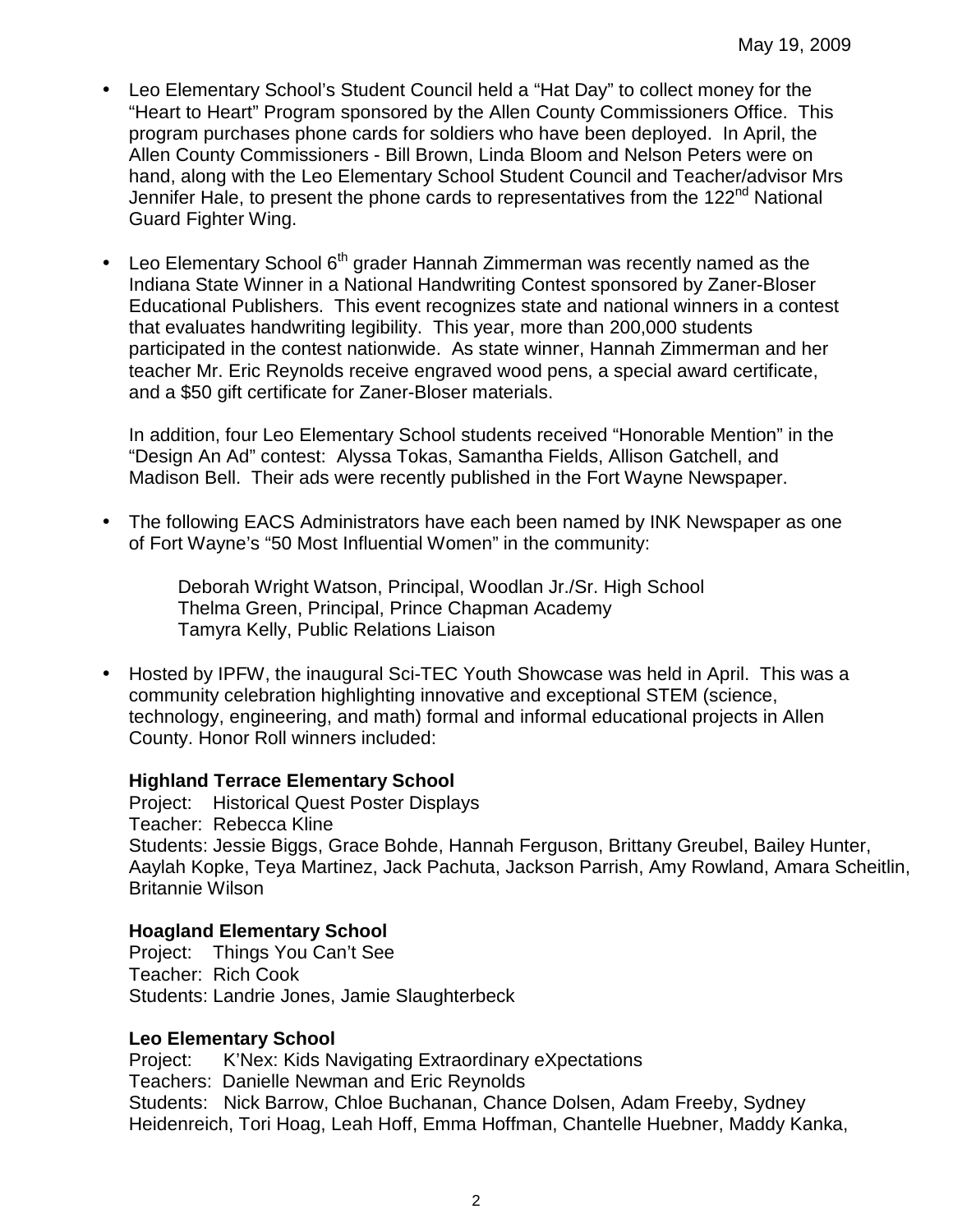Brett LaMere, Danae Miller, McKayla Mulherin, Sara Schlosser, Nate Seevers, Erin Sheets, Luke Stonebraker, Kyle Stucky, Ian Summer, Taylor Terrell, Chris Thurber, Alyssa Tokos, Andrew VonGunten, Aimee White, Hannah Zimmerman

### **Leo Jr./Sr. High School**

Event: Future City Teachers: Richard Flickinger, and Engineer/Mentor Rick Slayback City Name: A'rvore Students: Claire Gardner, Spencer Haber, Katherine Wierzbowski City Name: Reka Ulice Students: Brianna Dailey, Jordan Schoonover, Becca Williams City Name: Pollis Factum - **\*Indiana Regional Champions & National SME Special Award Winner**  Students: Sam Gibson, Conner Hoagland, Collin Hoagland, Brandon Werling

- Mrs. Jeanette Lundeen, music teacher at Southwick and Village Elementary Schools,
- has been commended by the Indiana Music Educators Association for her fine work as the local area coordinator of the "Circle The State With Song" choral festival.
- Cedarville students raised a total of \$3,136.98 for the American Cancer Society Pennies from Heaven project. Students were asked to simply collect "loose change" from family members or family friends. Each classroom had a box where the change was deposited, and many of the boxes were so heavy they could hardly carry them to the bank! Mrs. Julia Maxwell's second graders collected \$285.70, winning an ice cream party to celebrate their efforts. Mrs. Sharron Kumle's afternoon kindergartners took second place by collecting \$252.92 for the cause. Each of them will receive a coupon from Grabill Dairy Sweet.
- Dr. Mark Daniel, Principal, Leo Jr./Sr. High School has been named High School Principal of the Year for Region 3 by the Indiana Association of School Principals and the Horace Mann Companies.

Spotlight on Education:

The Career Major Academy (CMA) initiative has become a major focus on the secondary level as we strive to not only improve student achievement, but also focus on developing EACS graduates who will be strong contributors to our area work force. This presentation, by Mrs. Judy VanFossen, CMA Consultant, and students involved in internships, will provide an overview of how the program is impacting our them, our schools, and our community.

## **Section 2.0 Discussion Items**

## 2.1 Board Policy 4010 – Facilities Use

A brief overview of this policy was given as a backdrop to the discussion regarding the Superintendent's Strategic Plan Recommendation.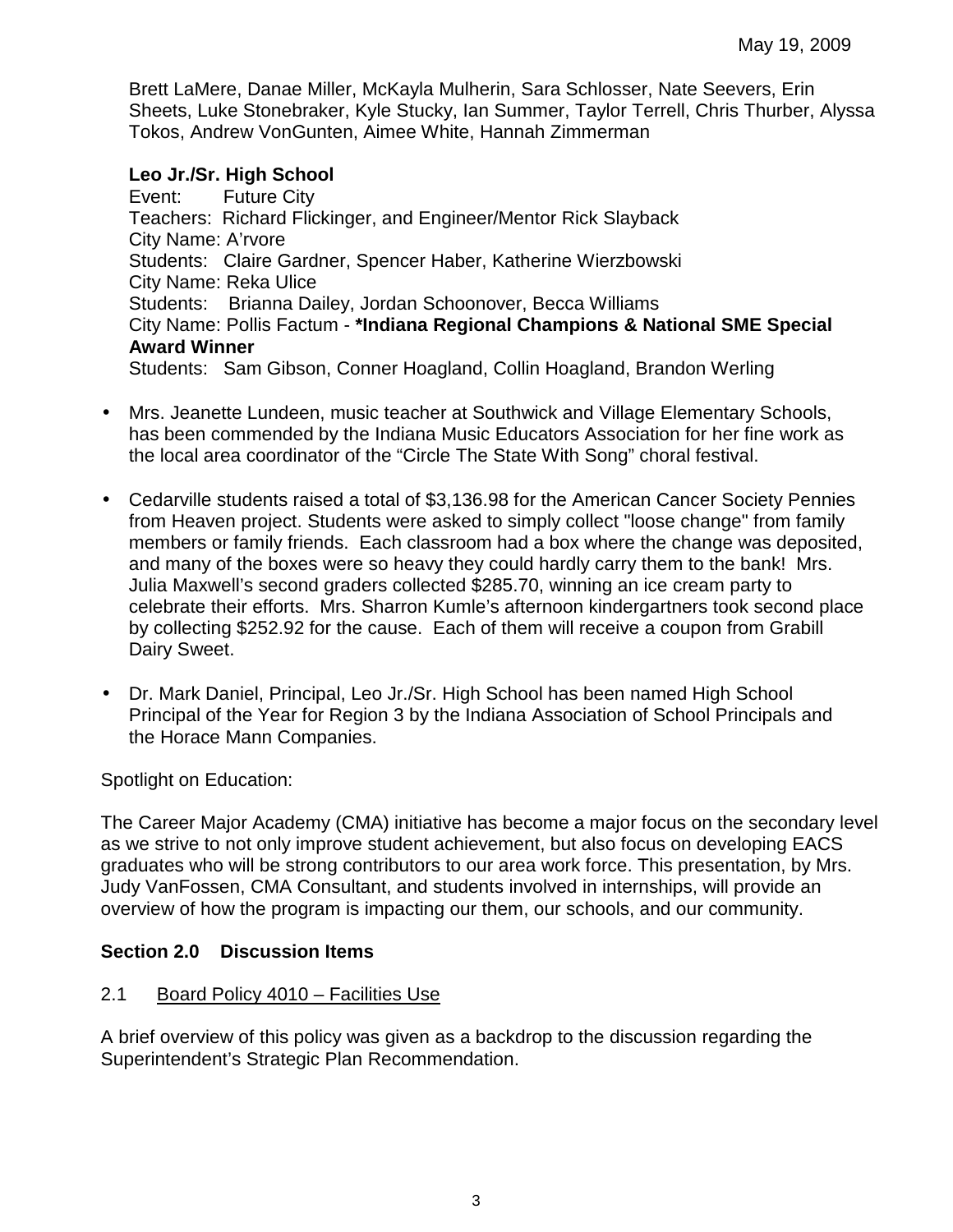## 2.2 Board Policy 4014 – Curriculum

A brief overview of this policy was given as a backdrop to the discussion regarding the Superintendent's Strategic Plan Recommendation.

### 2.3 Superintendent's Strategic Plan Recommendation

Much discussion was held regarding the Superintendent's Strategic Plan Recommendation. Each Board member stated their position on the Recommendation.

Board consensus is that  $6<sup>th</sup>$  grade throughout the district needs to be taken out of the elementary schools, operating as part of a middle school concept consisting of grades 6-8.

### 2.4 Middle School Configurations and Programming

This item was tabled until the next Board meeting on June 2, 2009.

### 2.5 New Tech High School

This item was tabled until the next Board meeting on June 2, 2009. However, a letter of intent dated May 19<sup>th</sup> was signed by Board President Terry and Dr. Novotny.

### 2.6 Asphalt Paving Bid 2009

Discussion occurred involving the asphalting of the New Haven High School tennis courts. Formal action will be taken later in the meeting under Consent Item 6.9. Please see Consent Item 6.9 for more information.

#### 2.7 Proposed Naming of NHHS Baseball Field

A recommendation has been made to name the New Haven High School baseball field in honor of Mr. Dave Bischoff. Also a New Haven High School teacher, Mr. Bischoff has been New Haven High School's Varsity Boy's Baseball coach for the past 25 years. Notwithstanding the coach's contribution and praiseworthiness, Mr. Allgeier stated that this recommendation does not line up with Policy and no waiver from the said Policy was requested. Therefore he will be voting against this request if formal action is taken later in the meeting. Please see additional information under Action Item 5.1.

\*It was decided that formal action will be taken later in the meeting under Action Item 5.1.

## 2.8 Open Discussion of Issues of Interest to the Board

None

## **Section 3.0 Public Expressions**

Concerned patrons, employees, parents and students expressed their dismay and concerns regarding the recommendations to make Woodlan Jr./Sr. High School a middle school, and to close Paul Harding High School.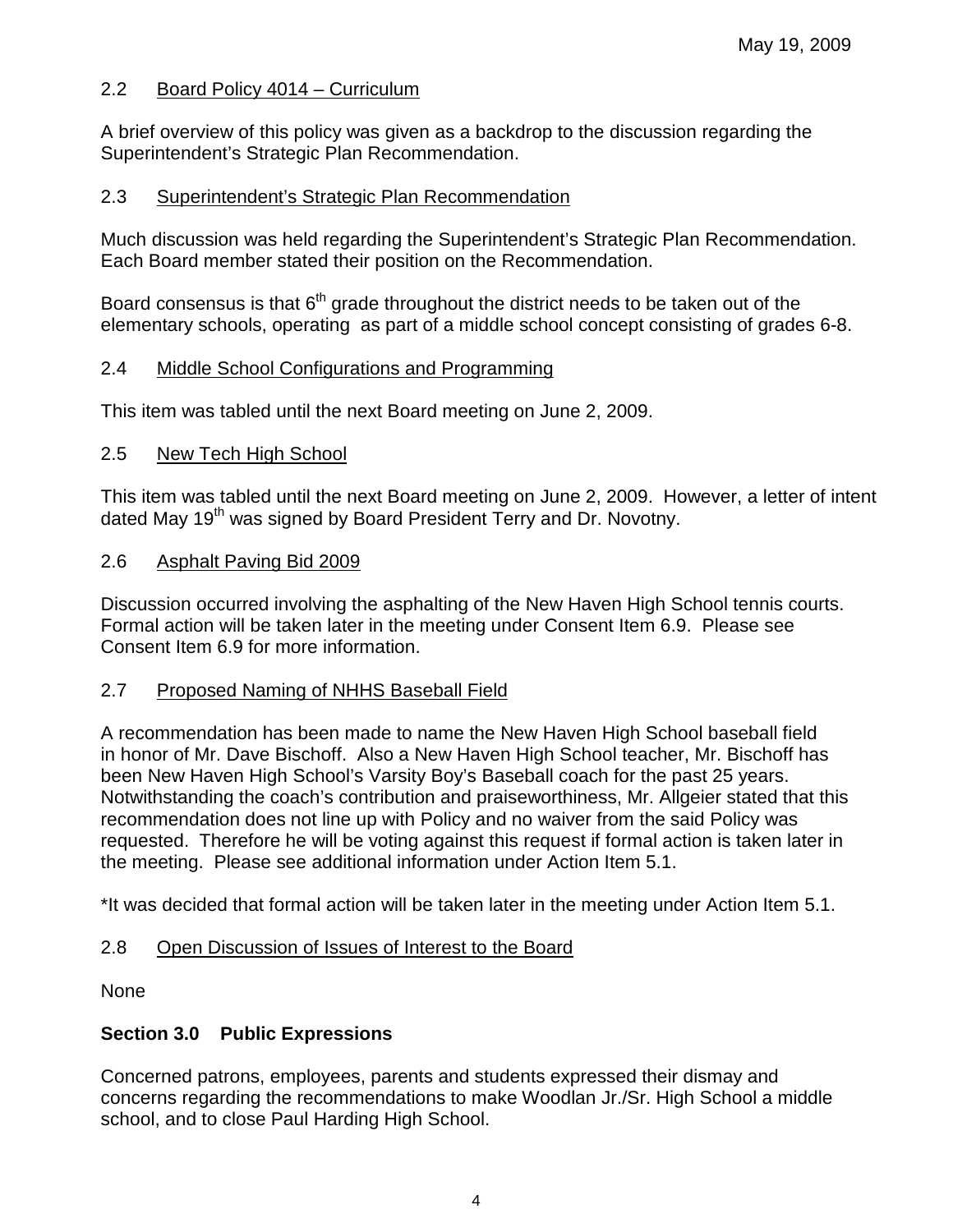# **Section 4.0 Information Items**

### 4.2 Incidental Information

Given to the Board as information tonight, formal action is recommended for the following at the June 2, 2009 Board meeting:

- Apply For and Receive Title II, Part D Learning Technologies Competitive Grant
- Apply For and Receive 2009-10SY Alternative Education Grant Funding
- Apply For and Receive 2009-10SY Full Day Kindergarten Grant Funding

Also included in your Board packet are the Monthly Financial Status Report from Mr. Kirby Stahly, the Financial Report and the Food Service Activity Report.

## **Section 5.0 Action Item**

## 5.1 Proposed Naming of NHHS Baseball Field

Secretary Etzler moved to approve the recommendation for the naming of the New Haven High School baseball field. Vice President Kelly seconded the motion and it was approved 6-1, with Mr. Allgeier opposed (see Exhibit A, incorporated herein).

## **Section 6.0 Consent Items**

Secretary Etzler moved to approve the consent items with addendums as presented, with Consent Item 6.9 separated out for a separate vote. Vice President Kelly seconded the motion and it passed unanimously. The following consent items were approved:

- 6.1 Approval of payroll claims for the payroll period ending April 9, 2009 in the amount of \$1,988,140.71; and for the payroll period ending April 24, 2009 in the amount of \$2,084,044.10.
- 6.2 Approval of vendor claims:252212-252476, 251626-251643, 252135-252155; manual checks 5517-5525, 17614-17622; and electronic transfers 040109, 040709, 041609, 042209, 042309, 042809, 001003-001014, 043009, 050509, 110000, 110009-110010, totaling \$3,583,831.04.
- 6.3 Approval to New Haven Middle School to accept a donation in the amount of \$572.30 from Box Tops for Education.

Approval to New Haven Middle School to accept donations, totaling \$350.00, from the following: Bridge Manufacturing & Equipment Co. Inc. - \$100.00; Fort Wayne Compactor, Inc. - \$100.00; Gerald McGee, Sr. & Andrea McGee - \$100.00; and Ms. Susan Graf - \$50.00. These donations were used as prize money for the Disability Awareness Student Essay Contest at New Haven Middle School, held during Disability Awareness Week in March.

Approval to Leo Elementary School to accept a donation of \$300.00 from a Leo parent who wishes to remain anonymous.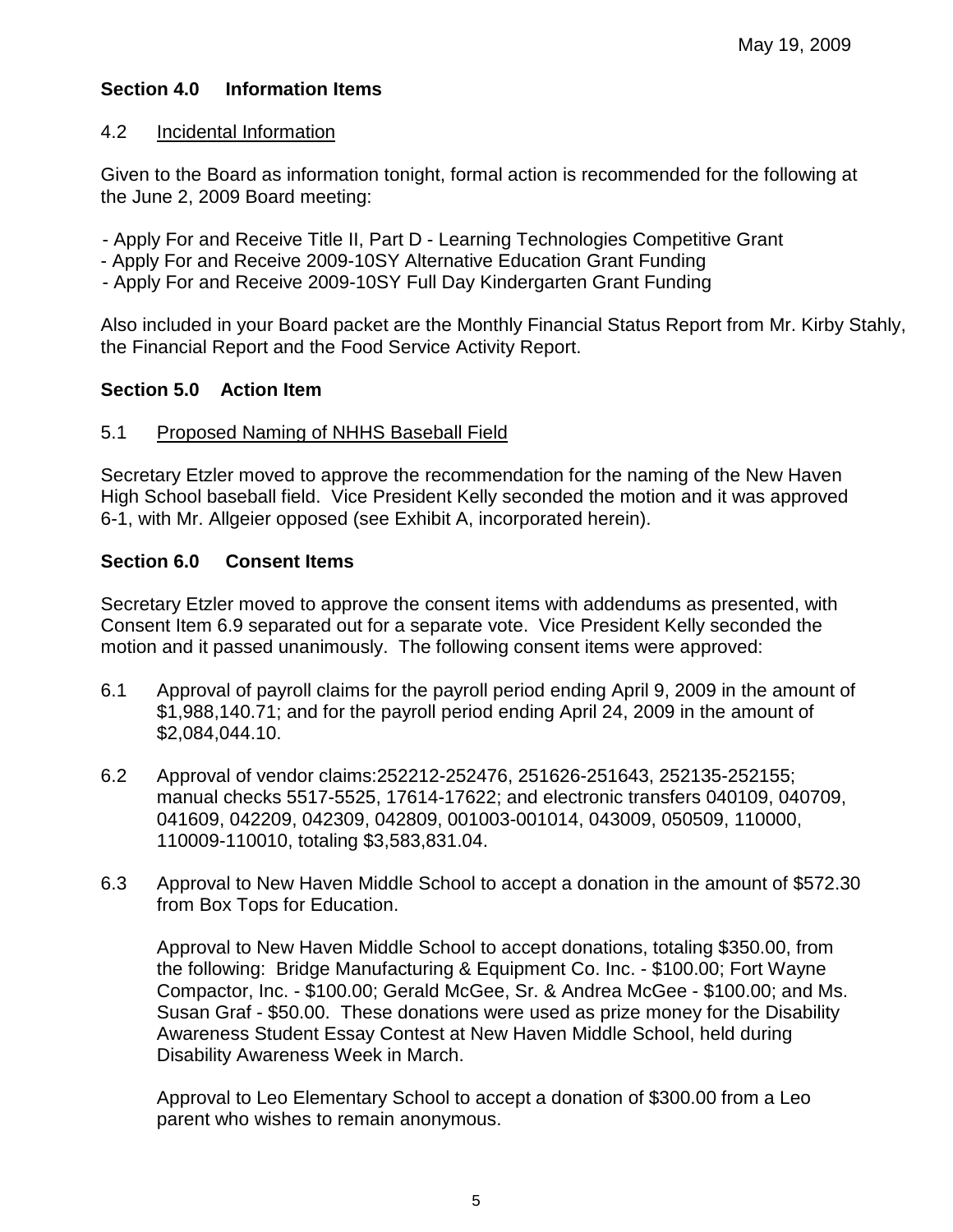Approval to Highland Terrace Elementary School to accept a donation in the amount of \$4,500.00 from the Highland Terrace PTO. Monies are to be used towards the purchase of two (2) additional Smart Boards.

Approval to New Haven High School and Leo Jr./Sr. High School to accept a donation in the amount of \$5,000 to each school (\$10,000 total) from Dupont Hospital. The monies are to be used specifically to purchase additional student laptop computers to support each schools' Project Lead the Way Biomedical programs. Labels for each laptop have been provided by Dupont Hospital as a Partner in Education.

6.4 Approval to extend offer of employment to Mr. Matthew L. Widenhoefer, as Principal at Meadowbrook Elementary School, effective August 1, 2009.

Approval to extend offer of employment to Mr. Gregory A. Mohler, as Principal at New Haven High School, effective August 1, 2009.

 Acceptance of resignation of Mrs. Sarahi Valencia Wagner, Language Translator for East Allen County Schools, effective April 24, 2009.

Acceptance of resignation of Ms. Lichelle Beeler, teacher at Paul Harding High School, effective at the end of the 2008-09 school year.

Acceptance of resignation of Mrs. Jennifer Beckham, corporation educational interpreter, effective at the end of the 2008-09 school year.

Acceptance to change resignation date for Mrs. Eva Merkel, principal at New Haven High School, to June 12, 2009.

 Acceptance of retirement and termination of employment of Mrs. Diane Tomlinson, Accounts Payable Coordinator for East Allen County Schools, effective May 14, 2010.

 Approval of FMLA leave of absence to Ms. Lee Ann Freeze, teacher at Highland Terrace Elementary School, effective April 27, 2009 for the remainder of the 2008- 09 school year.

Approval of FMLA leave of absence to Ms. Janelle Pollard, student assistance specialist at Meadowbrook Elementary School, effective April 30, 2009 for the remainder of the 2008-09 school year.

Approval of medical leave of absence to Ms. Carol Dawson, an employee of the EACS Transportation Department, effective May 28, 2009, for the remainder of the 2008-09 school year.

Approval of medical leave of absence to Ms. Laurie Ann Erdly, a food service employee at New Haven Elementary School, effective May 7, 2009 through May 22, 2009.

Approval of medical leave of absence to Mrs. Rebecca Tapp, an employee of the EACS Transportation Department, effective May 15, 2009 for the remainder of the 2008-09 school year.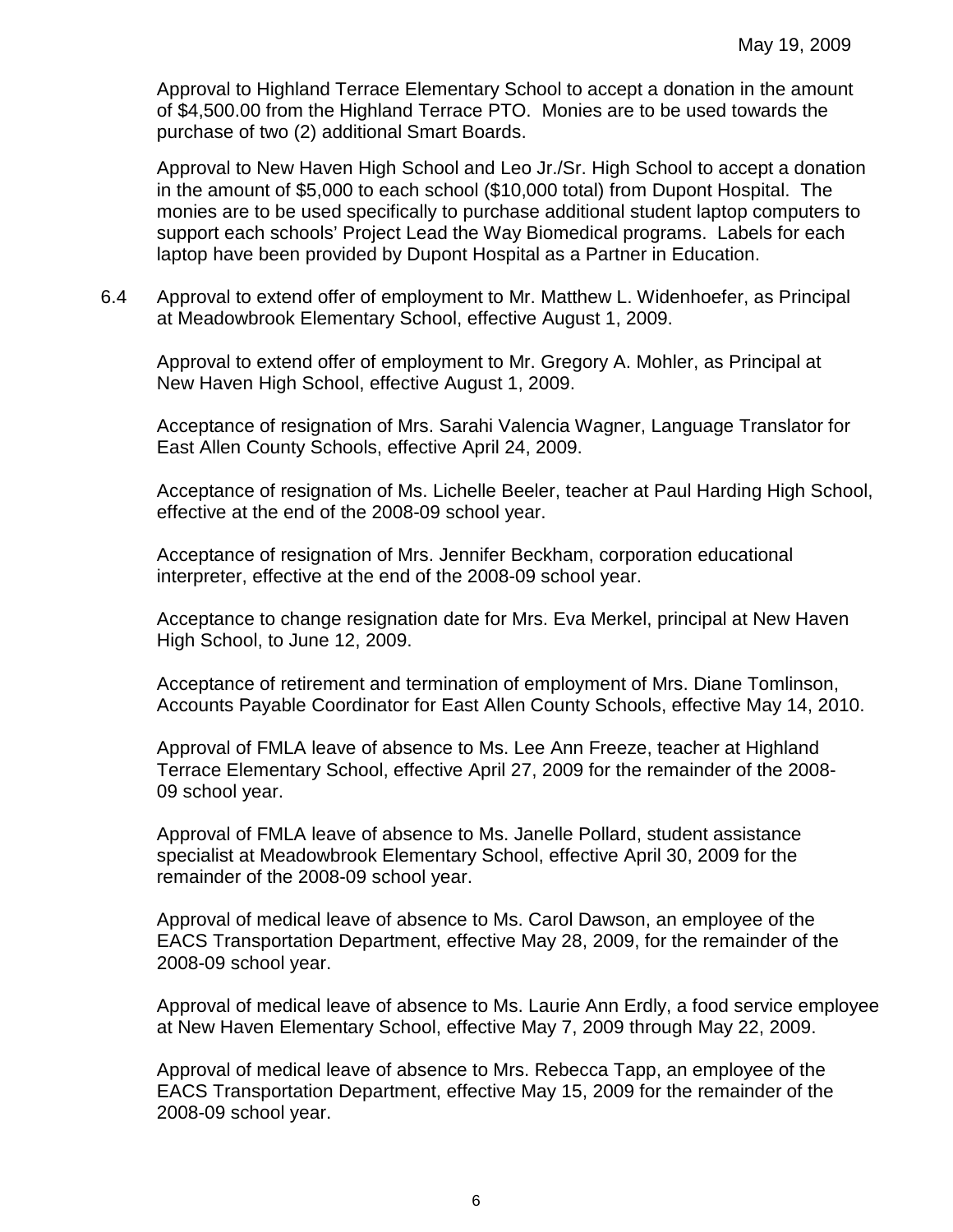Approval of medical leave of absence to Ms. Cheri Menschy, a food service employee at Woodburn Elementary School, effective May 28, 2009 for the remainder of the 2008-09 school year.

Approval to Ms. Cara Gerber, teacher at Heritage Jr./Sr. High School, to return from her FMLA leave of absence on May 18, 2009 rather than August 19, 2009.

- 6.6 Approval to Apply For and Receive Secure Our Schools Grant (SOS) (see Exhibit B, incorporated herein).
- 6.7 Approval of Resolution for EACS Employee Benefit Trust (see Exhibit C, incorporated herein).
- 6.8 Approval of Resolution for EACS Disability Trust (see Exhibit D, incorporated herein).
- 6.10 Cash Tuition Transfers

The following cash tuition transfers during the 2009-2010 school year were approved:

| Gabrielle Adams            | Kindergarten | <b>Harlan Elementary School</b>   | <b>New</b> |
|----------------------------|--------------|-----------------------------------|------------|
| <b>Matthew Boxberger</b>   | $1st$ grade  | <b>Harlan Elementary School</b>   | Renewal    |
| Hannah Adams               | $3rd$ grade  | <b>Harlan Elementary School</b>   | <b>New</b> |
| Katelyn Saalfrank          | $9th$ grade  | Heritage Jr./Sr. High School      | <b>New</b> |
| Zachary Saalfrank          | $10th$ grade | Heritage Jr./Sr. High School      | Renewal    |
| Ashley King                | $11th$ grade | Leo Jr./Sr. High School           | <b>New</b> |
| <b>Justin Pineiro</b>      | $11th$ grade | Leo Jr./Sr. High School           | Renewal    |
| Maria Robinson             | $12th$ grade | Leo Jr./Sr. High School           | Renewal    |
| <b>Christopher Caudill</b> | $10th$ grade | New Haven High School             | Renewal    |
| Sophia Schultz             | $5th$ grade  | <b>Woodburn Elementary School</b> | Renewal    |
| <b>Brad Barker</b>         | $8th$ grade  | Woodlan Jr./Sr. High School       | <b>New</b> |
| Olivia Schultz             | $9th$ grade  | Woodlan Jr./Sr. High School       | Renewal    |
| <b>Mallory Barker</b>      | $10th$ grade | Woodlan Jr./Sr. High School       | Renewal    |
| Taylor Edgar               | $10th$ grade | Woodlan Jr./Sr. High School       | Renewal    |

6.11 Approval to Apply For and Receive School Improvement for Comprehensive Schools Grant (see Exhibit E, incorporated herein).

Under a separate vote, Ms. Kelly moved to award the bid to Brooks without the NHHS tennis courts. Assistant Secretary Lightfoot seconded the motion. After discussion was held, Mr. Allgeier moved to amend the motion to award the bid to API, thus including the NHHS tennis courts. Mr. Hartman seconded the motion, and the amended motion was unanimously approved.

6.9 Approval of Awarding of Asphalt Paving Bid 2009 to API (see Exhibit F, incorporated herein).